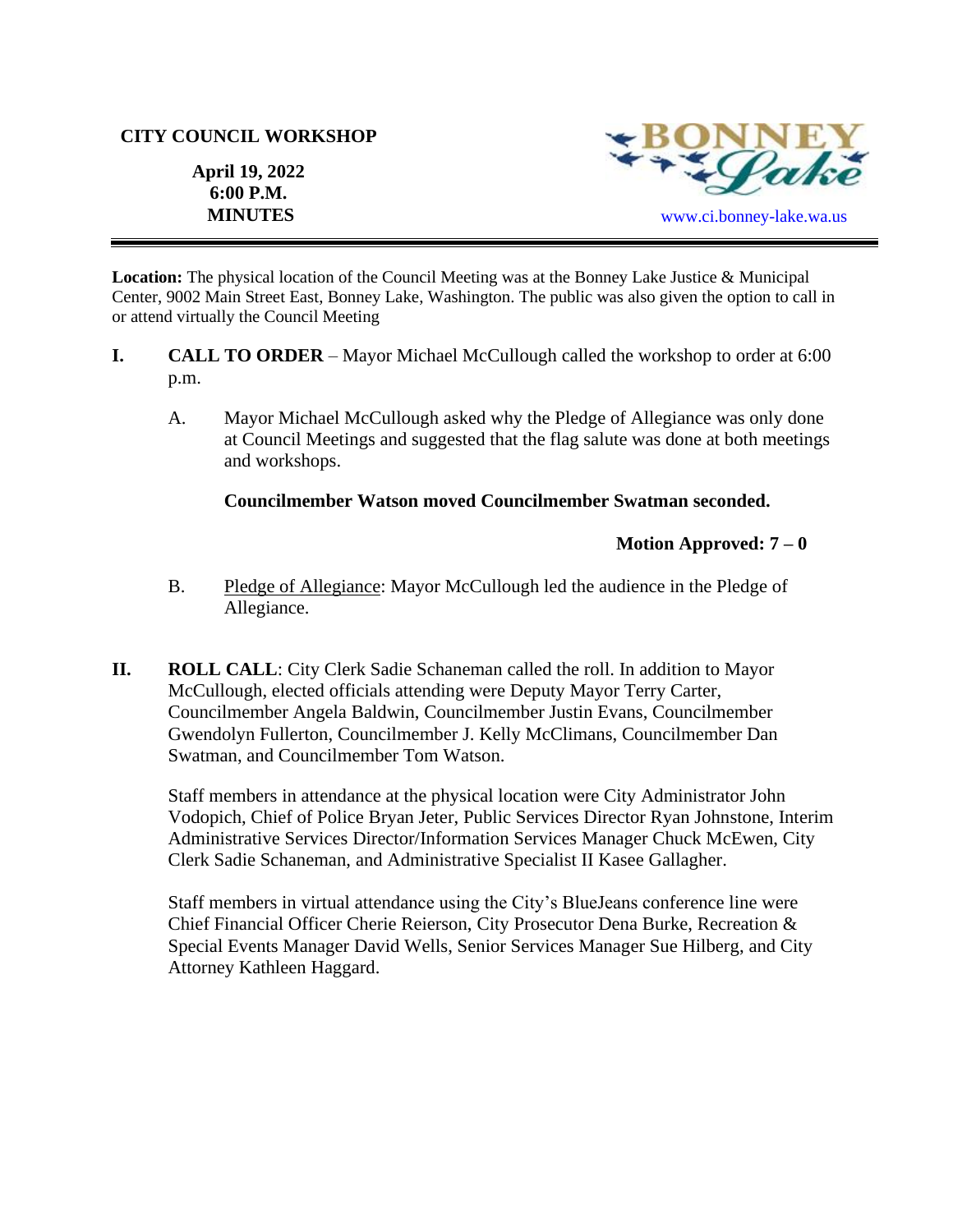#### **III. AGENDA ITEMS:**

#### A. **Council Open Discussion:**

Community Events. Councilmember Watson shared that the Easter Egg Hunt and the Easter 5K Fun Run were a success and well-received by community members.

Parks Appreciation Day. Councilmember Watson stated that April 23, 2022, is Parks Appreciation Day and that there will be a celebration at Midtown Park.

Chamber Luncheon. Councilmember Watson shared that April 21, 2022, is the Chamber Luncheon and that everyone is welcome to attend. Public Services Director Ryan Johnstone will give a presentation at this event sharing updates in the city.

Community For Families Meeting. Councilmember Watson stated that Police Chief Bryan Jeter updated the community on the challenges faced by the Police Department. An update on Beautify Bonney Lake was given as well. There was also an update from the Rotary Club and the Highway 410 cleanup scheduled for Saturday, April 23, 2022.

Parliamentary Procedures. Councilmember Swatman thanked the Clerks Office for the parliamentary information sheet given out and that it will be a good reference for Councilmembers going forward.

Reminders. Deputy Mayor Carter reminded Councilmembers to speak directly into the microphone to help persons attending virtually being able to hear audio. Carter also reminded Councilmembers of the Council Retreat scheduled for May 21, 2022, at Al Lagos in Sumner.

Boat Permits. Councilmember Fullerton shared that she would like to see all residents in the 98391 zip code be able to purchase a boat launch permit for 2022. City Clerk Sadie Schaneman stated that 98391 includes all Lake Tapps residents. Councilmember Fullerton stated that people in the 98391 zip code are affected by the Council decisions and should also have access to the launch. She also asked for an update on the signs at the Allan Yorke Boat Launch and the timeline on moving the ecology blocks. Public Services Director Ryan Johnstone stated that the signs are in production.

Assembly Code. Councilmember Baldwin asked for an update on the Assembly Code use. Councilmember Swatman gave an update of what was discussed at the previous Community Decisions Committee Meeting. Councilmembers asked questions and showed interest on a short update and training by city staff on zoning at a future workshop.

City of Bonney Lake Business Licenses. Councilmember Evans discussed the idea to increase the minimum sales for a small business to obtain a business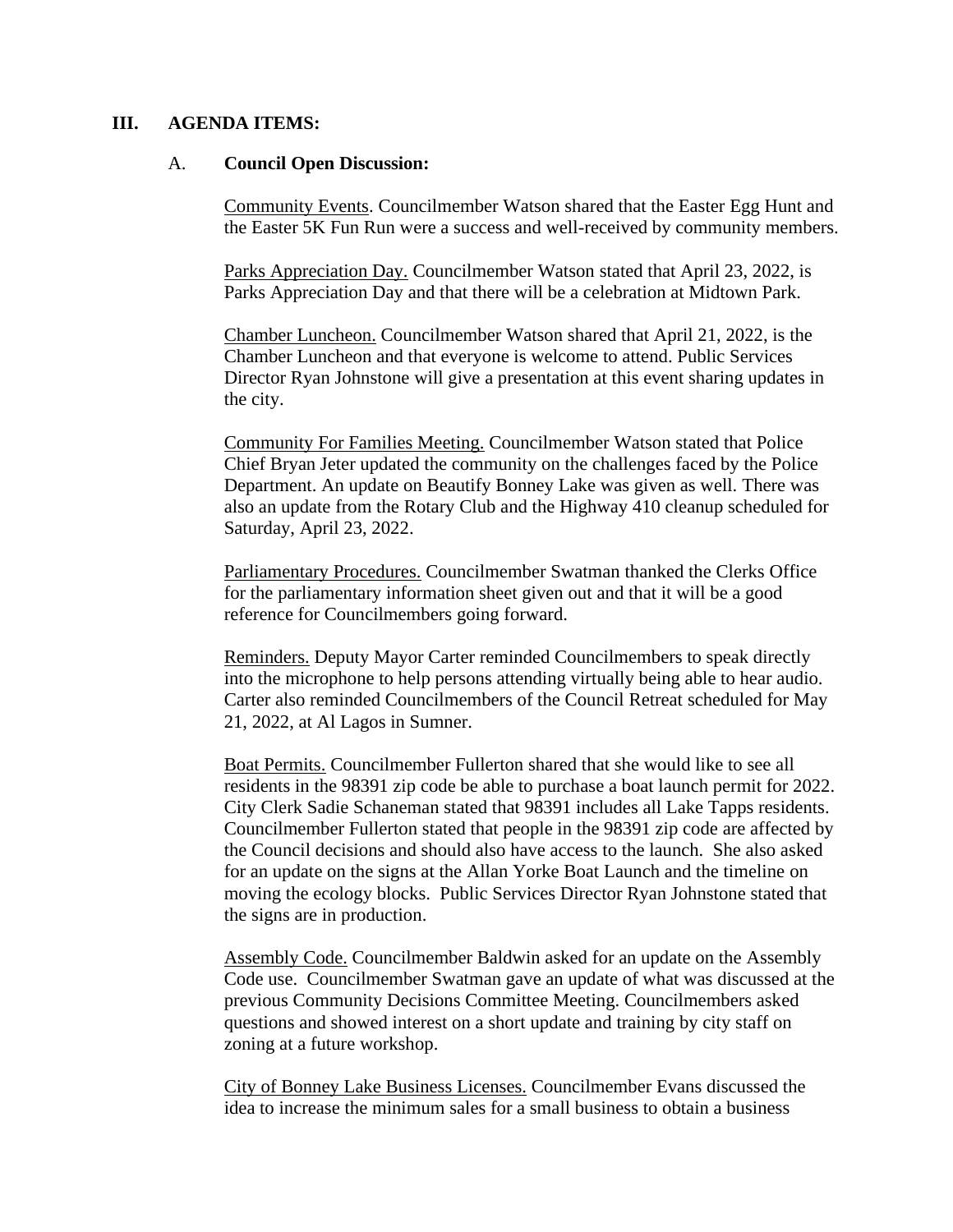license. He would like to see the city implement this to help small businesses in the community. The Mayor and Council asked questions and discussed the affect this has on the budget. Councilmembers showed their support.

Rotary Club. Councilmember Baldwin shared that she had been working with the local Rotary Club and Tehalah on organizing the Highway 410 Cleanup. She stated that she has learned from Roger Millar at WSDOT that volunteers would be required to have the covid vaccine to participate. The WSDOT has spoken with Washington State Attorney General Bob Ferguson on this issue. Councilmember Baldwin has also had conversations with Pierce County Executive Bruce Dammeier and Senator Phil Fortunado about this matter.

B. **Review Of Council Minutes:** March 15th and April 5th, 2022, Council Workshops and March 22nd and April 12th, 2022, Council Meetings.

Councilmembers Watson and Fullerton and Deputy Mayor Carter reported that they had provided Administrative Specialist II Kasee Gallagher with one minor correction to the draft minutes. There was a general consensus of the Council to move the revised minutes forward to the next Council meeting for approval.

C. **Discussion:** Bonney Lake Owned Property**.**

City Administrator John Vodopich presented to Council the properties that the city owned, those for sale, and those that are managed.

Councilmembers discussed and asked questions regarding possible sales, easements, the plan for downtown, and updates on properties.

#### D. **Discussion:** Senior Center Drivers**.**

Interim Administrative Services Director/Information Services Manager Chuck McEwen presented to Council the need for adding two paid Senior Center Delivery Drivers. These positions would be three hours a day, five days a week. Senior Services Manager Sue Hillberg explained the necessity of needing drivers and the struggle with finding volunteers. Councilmember Evans asked about using ARPA funds to fund this need until the next budget cycle. Chief Financial Officer Cherie Reierson stated that ARPA funds can be used to fund this.

Councilmember Swatman asked about partnering with the Bonney Lake Food Bank. Councilmember Watson stated that the Food Bank delivers food, not hot meals. Councilmember McClimans suggested reaching out to the local school district to recruit a driver. Interim Administrative Services Director/Information Services Director Chuck McEwen stated that there is a wage difference in a school bus driver versus a minimum wage senior center driver. Councilmember Evans showed his support of using ARPA funds to help our senior citizens. Councilmember Baldwin asked what the cost would be to add the two part-time